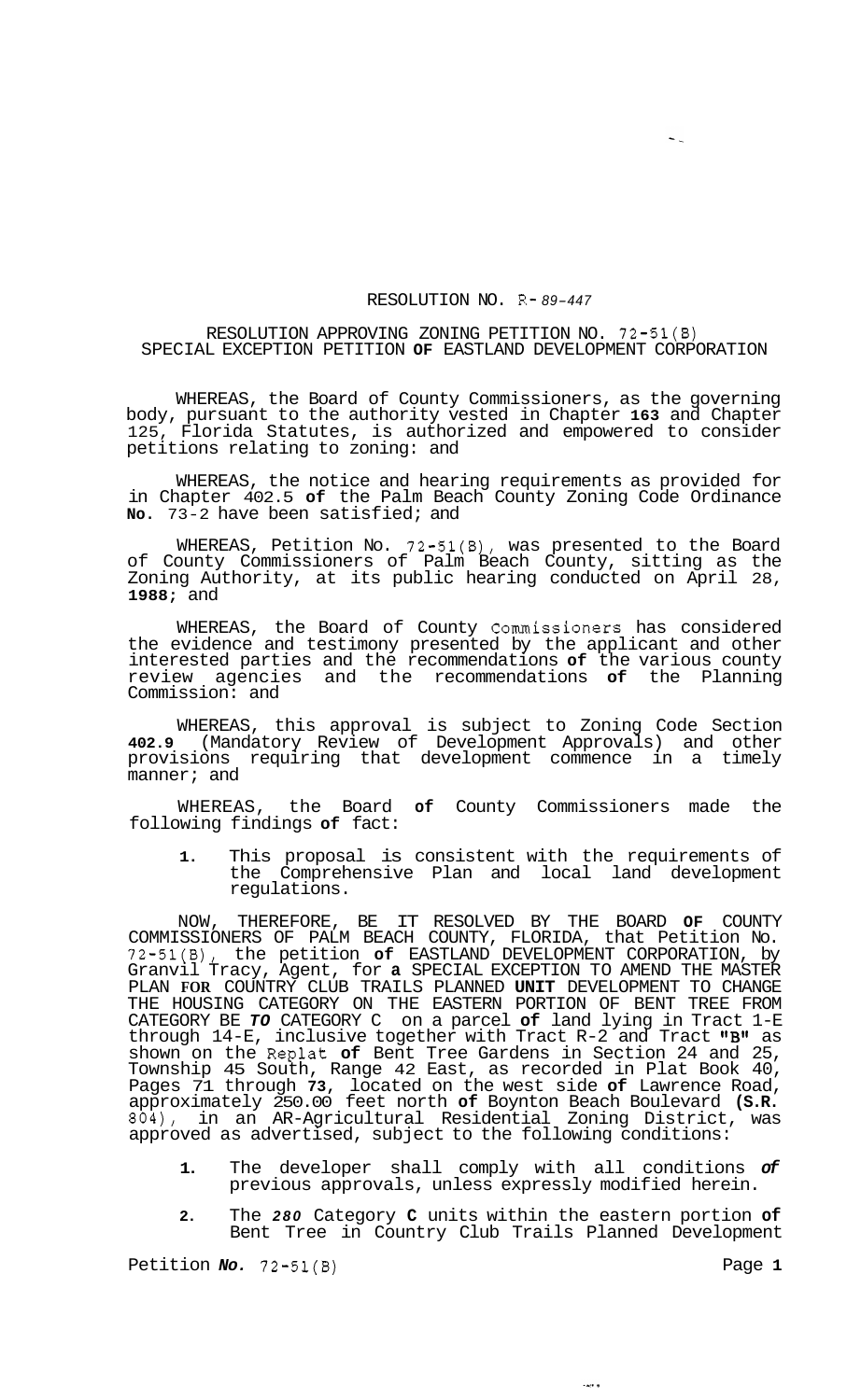shall be limited to three-stories in height.

- **3.**  The developer shall retain the Stormwater runoff in accordance with all applicable agency requirements in effect at the time **of** the permit application. However at a minimum, this development shall retain onsite the first one inch of the stormwater runoff per Palm Beach County Subdivision and Platting Ordinance **73- 4,** as amended. The drainage system shall be maintained in an acceptable condition as approved by the County Engineer.
- **4.**  The property owner shall convey for the ultimate right-<br>of-way for a "Safe Corner" at the intersection of Old Boynton Road and Lawrence Road within *90* days of the approval of the Resolution approving this project.
- *5.*  The property owner shall construct:
	- a) left turn lane, south approach and a right turn lane, north approach on Lawrence Road at the project's entrance road;
	- b) left turn lane, west approach;
	- c) separate right turn lane, south approach on Lawrence Road at Old Boynton Road including curb and gutter if required by the County Engineer on both the east and west side **of** pavement on Lawrence Road: and

All concurrent with onsite paving and drainage improvements.

- *6.*  The property owner shall pay a Fair Share Fee in the amount and manner required by the "Fair Share Contribution for Road Improvements Ordinancell as it presently exists or as it may from time to time be amended. The Fair Share Fee for this project presently is *\$562.00* per approved multi family dwelling unit.
- *7.*  Sewer service is available to the property. Therefore, no septic tank shall be permitted on the site.
- *8.*  Water service is available to the property. Therefore, no well shall be permitted on the site to provide potable water.
- **9.**  Failure to comply with the conditions herein may result in the denial or revocation **of** a building permit; the issuance **of** a stop work order; the denial **of a**  Certificate of Occupancy on any building **or** structure; or the denial **or** revocation **of** any permit or approval for any developer-owner, commercial-owner, lessee, **or**  user **of** the subject property. Appeals from such action may be taken to the Palm Beach County **Board of**  Adjustment or as otherwise provided in the Palm Beach County Zoning Code, Violations **of the** conditions **herein**

Petition **No. 72-51(B)** Page **2** 

 $\frac{1}{\sqrt{2}}\sum_{i=1}^{n} \frac{1}{\sqrt{2}}\left(\frac{1}{\sqrt{2}}\right)^2$ 

 $\mathbf{w}^{\prime}$  ,  $\mathbf{w}^{\prime}$  ,  $\mathbf{w}^{\prime}$  ,  $\mathbf{w}^{\prime}$  ,  $\mathbf{w}^{\prime}$